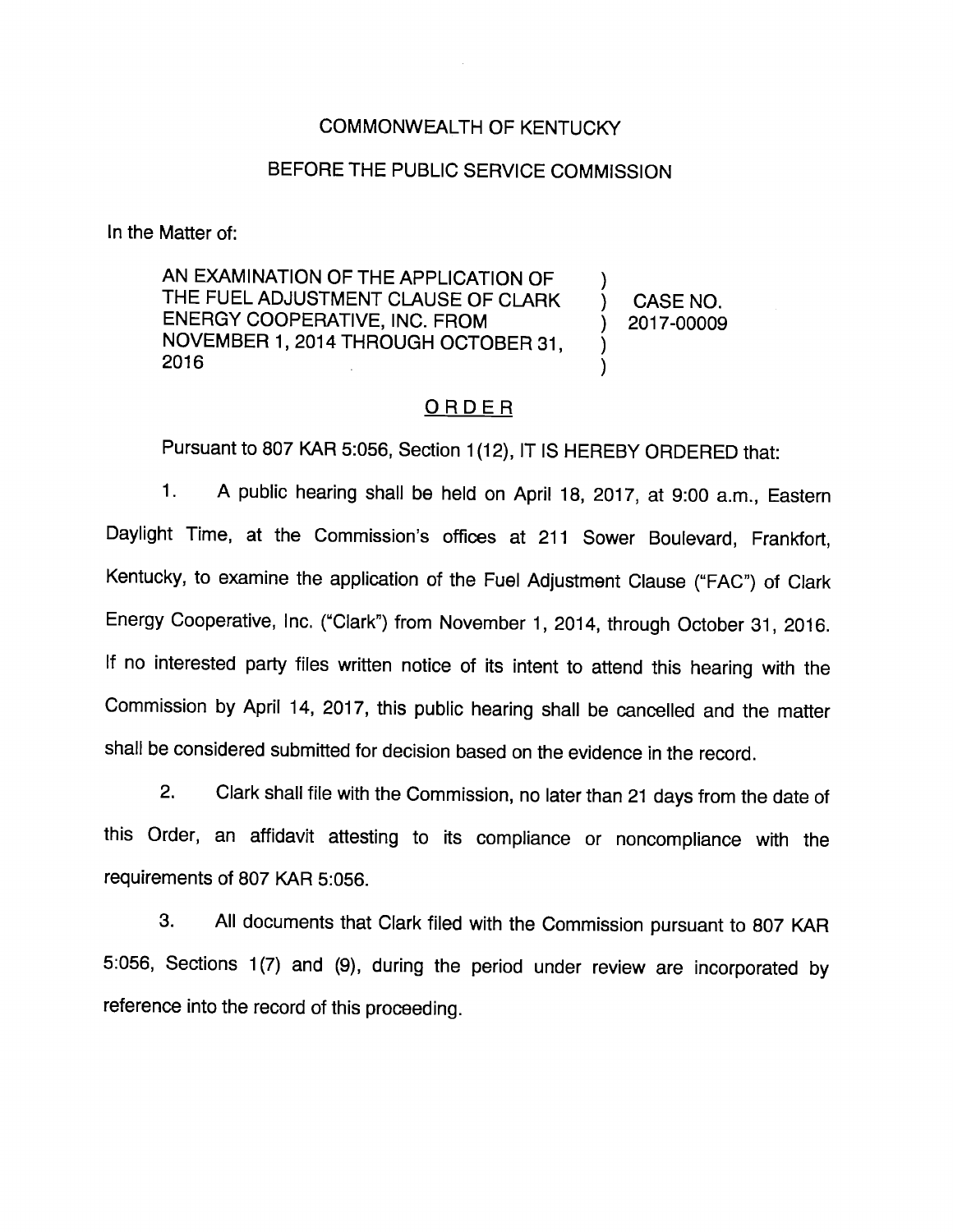4. Clark shall publish the following notice no less than seven days or more than 21 days prior to the pubiic hearing in a newspaper of general circulation in its service areas or in a trade publication or newsletter going to all customers. Clark shall also file an Affidavit of Publication of Hearing Notice with the Commission no later than Aprii 17, 2017.

> A public hearing wili be heid on Aprii 18. 2017, at 9:00 a.m.. Eastern Dayiight Time, at the offices of the Kentucky Public Service Commission, 211 Sower Boulevard, Frankfort, Kentucky, to examine the application of the Fuel Adjustment Clause of Clark Energy Cooperative, Inc. for the period November 1, 2014, through October 31, 2016. Individuals interested in attending this hearing shall notify the Public Service Commission in writing of their intent to attend no later than April 14, 2017. If no notices of intent to attend are received by that date, this hearing wiii be cancelled and the matter shall be considered submitted for decision based on the evidence in the record. Written notice of intent to attend this hearing should be sent to: Executive Director, Kentucky Pubiic Service Commission, P.O. Box 615, Frankfort, Kentucky 40602.

- 5. The official record of the proceeding shall be by video only.
- 6. Any request for intervention must be filed by February 27, 2017.
- 7. Any motion to intervene filed after February 27, 2017, shall show a basis

for intervention and good cause for being untimely, if the untimely motion is granted,

the movant shall accept and abide by the existing procedural schedule.

8. Clark shall file with the Commission, no later than 30 days from the a. date of this Order, its responses to all information requested in the Appendix to this Order. Responses to requests for information shall be appropriately bound, tabbed and indexed and shaii include the name of the witness responsible for responding to the

 $-2-$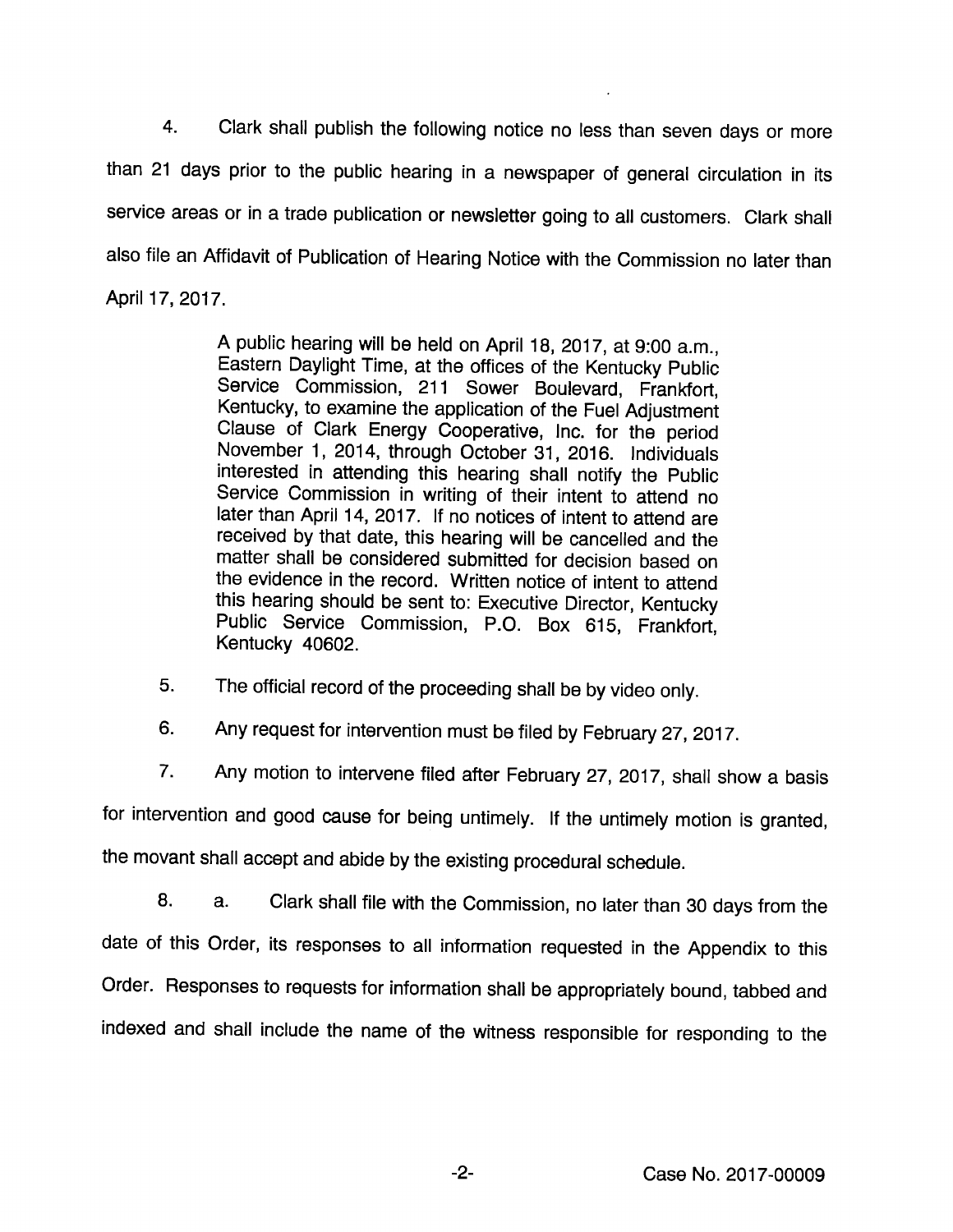questions related to the information provided, with copies to all parties of record and the original and six copies to the Commission.

b. Each response shall be answered under oath or, for representatives of a public or private corporation or a partnership or association or a governmental agency, be accompanied by a signed certification of the preparer or person supervising the preparation of the response on behalf of the entity that the response is true and accurate to the best of that person's knowledge, information, and belief formed after a reasonable inquiry.

c. A party shall make timely amendment to any prior response if it obtains information which indicates that the response was incorrect when made or, though correct when made, is now incorrect in any material respect.

d. For any request to which a party falls or refuses to furnish all or part of the requested information, that party shall provide a written explanation of the specific grounds for its failure to completely and precisely respond.

e. A party filing a paper containing personal information shall, in accordance with 807 KAR 5:001, Section 4(10), encrypt or redact the paper so that personal information cannot be read.

f. Careful attention should be given to copied material to ensure that It is legible.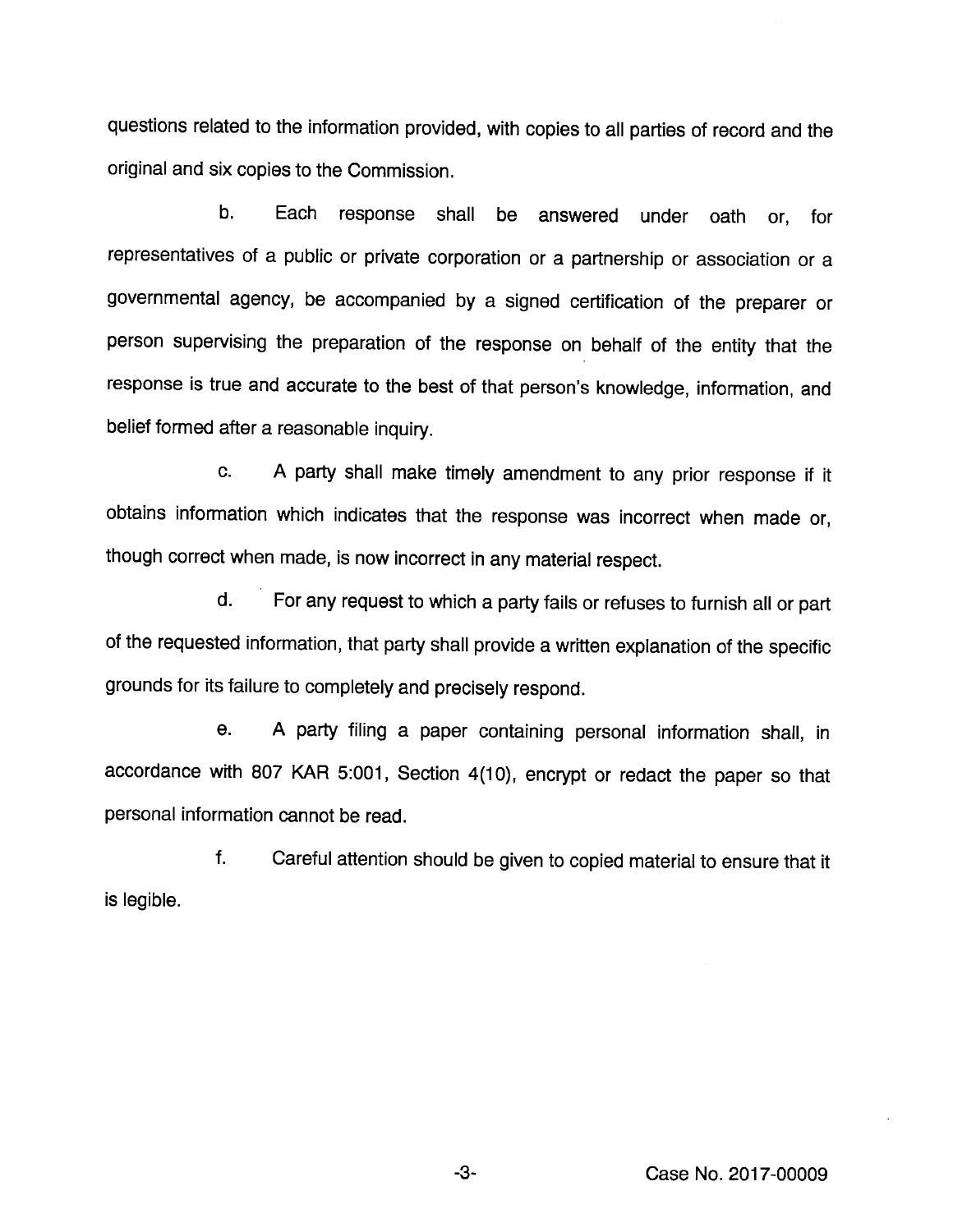By the Commission



ATTEST: aline R. Mathews

Executive Director

Case No. 2017-00009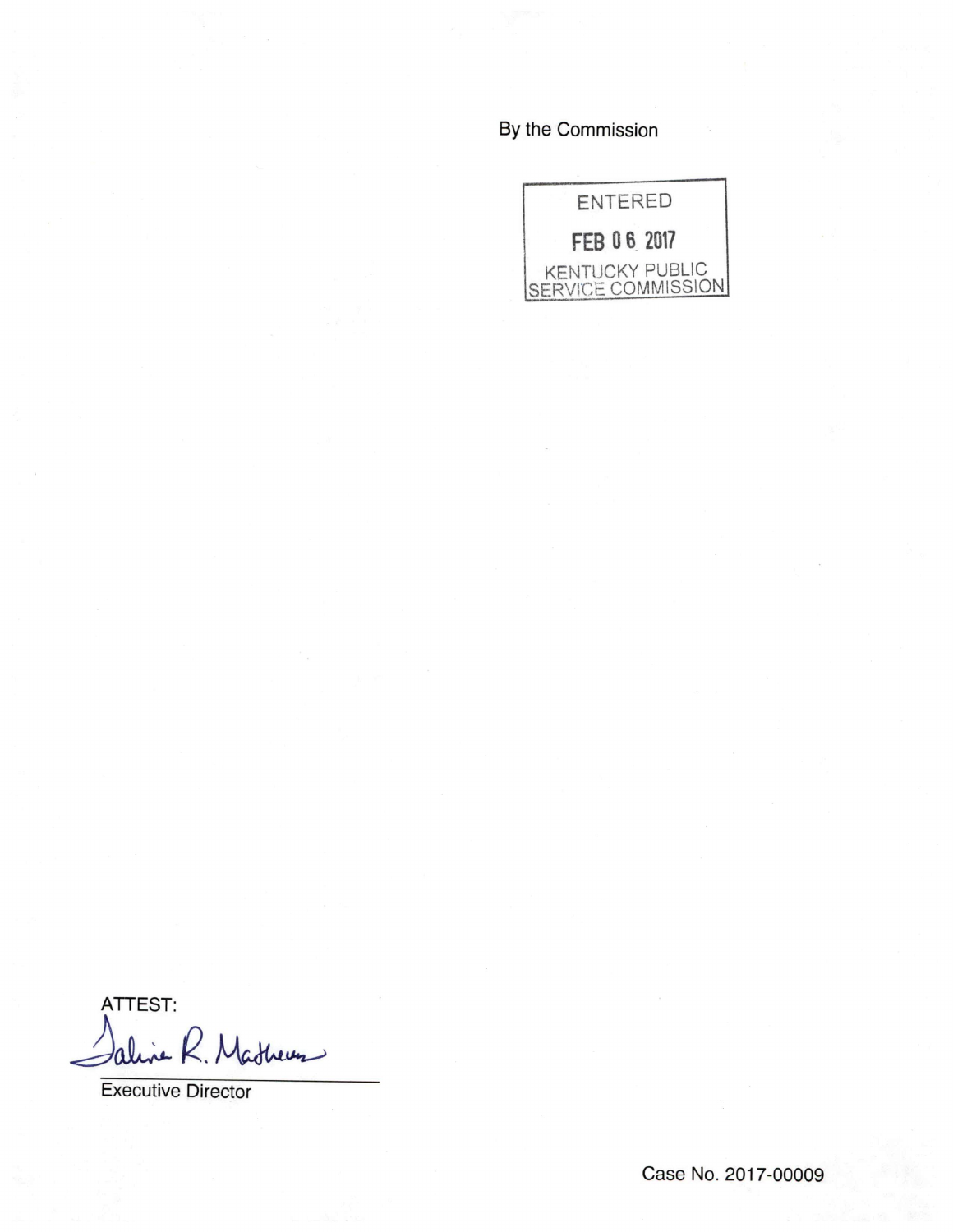### APPENDIX

# APPENDIX TO AN ORDER OF THE KENTUCKY PUBLIC SERVICE COMMISSION IN CASE NO. 2017-00009 DATED FEB 0 6 2017

 $1<sub>1</sub>$ a. Provide a schedule of the calculation of the 12-month average line loss, by month, for November 1, 2014, through October 31, 2016.

b. Describe the measures that Clark has taken to reduce line loss during this period.

2. Provide Clark's monthly revenue reports and monthly billing summaries which show the total FAC billings and FAC revenue collected as reported in Clark's monthly filings required by the Commission for the review period November 1, 2014, through October 31, 2016.

3. Provide a schedule showing the calculation of the increase or decrease in Clark's base fuel costs per kilowatt hour as proposed by its wholesale electric supplier adjusted for Clark's 12-month average line loss for November 1, 2014, through October 31, 2016.

4. Provide a schedule of the present and proposed rates that Clark seeks to change, pursuant to 807 KAR 5:056, as calculated in Item 3 above, shown in comparative form.

5. Provide a copy of the current tariff showing, by cross-outs and inserts, all proposed changes in rates.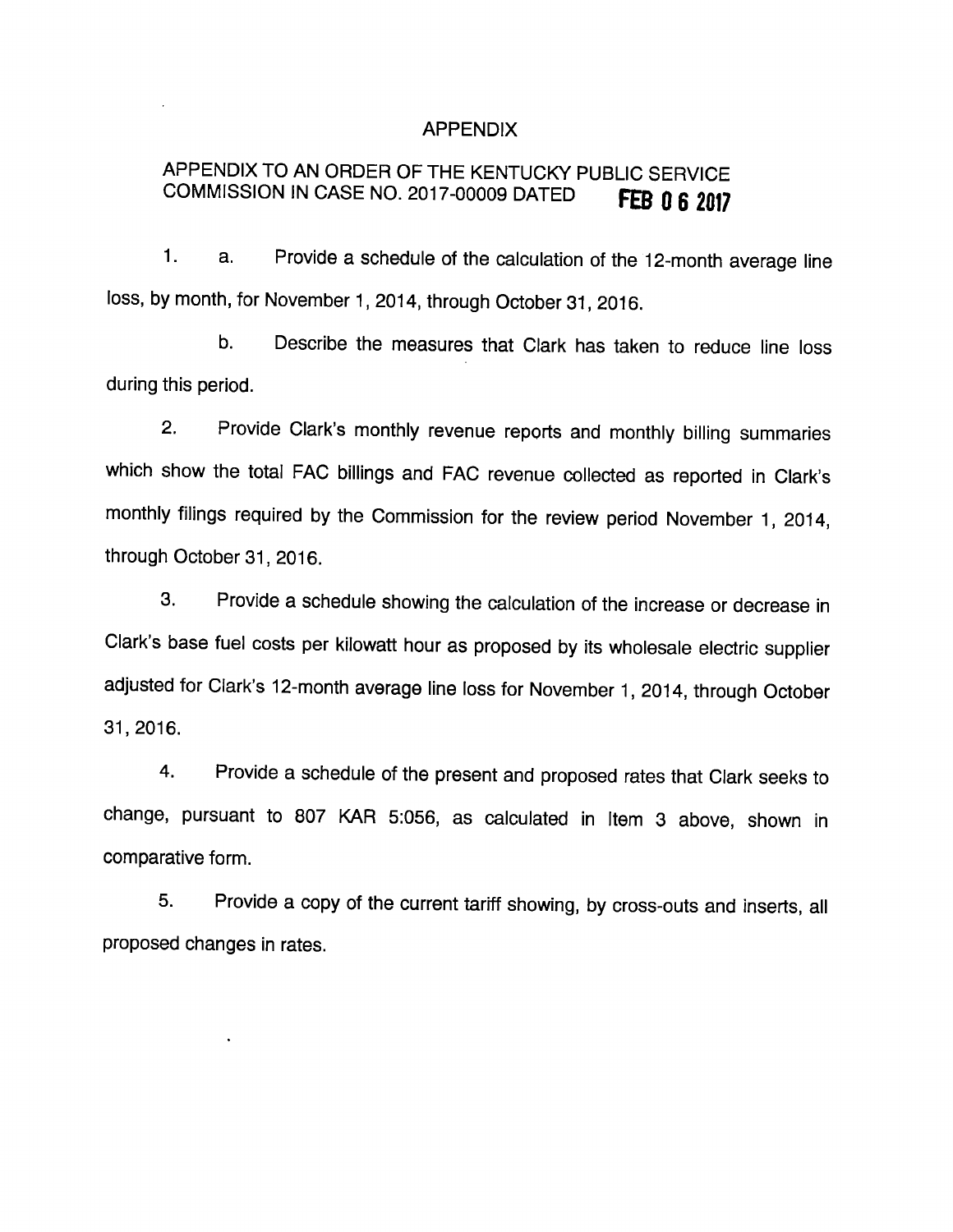6. Provide and explain the internal procedures in place to ensure the timely filing of:

a. FAC filings made pursuant to 807 KAR 5:056, Sections 1(7) and (9);

b. The affidavit certifying compliance or noncompliance with 807 KAR 5:056 as required byCommission Order in initiating FAC reviews; and,

c. The affidavit of publication of hearing notice as required by Commission Order in initiating FAC reviews.